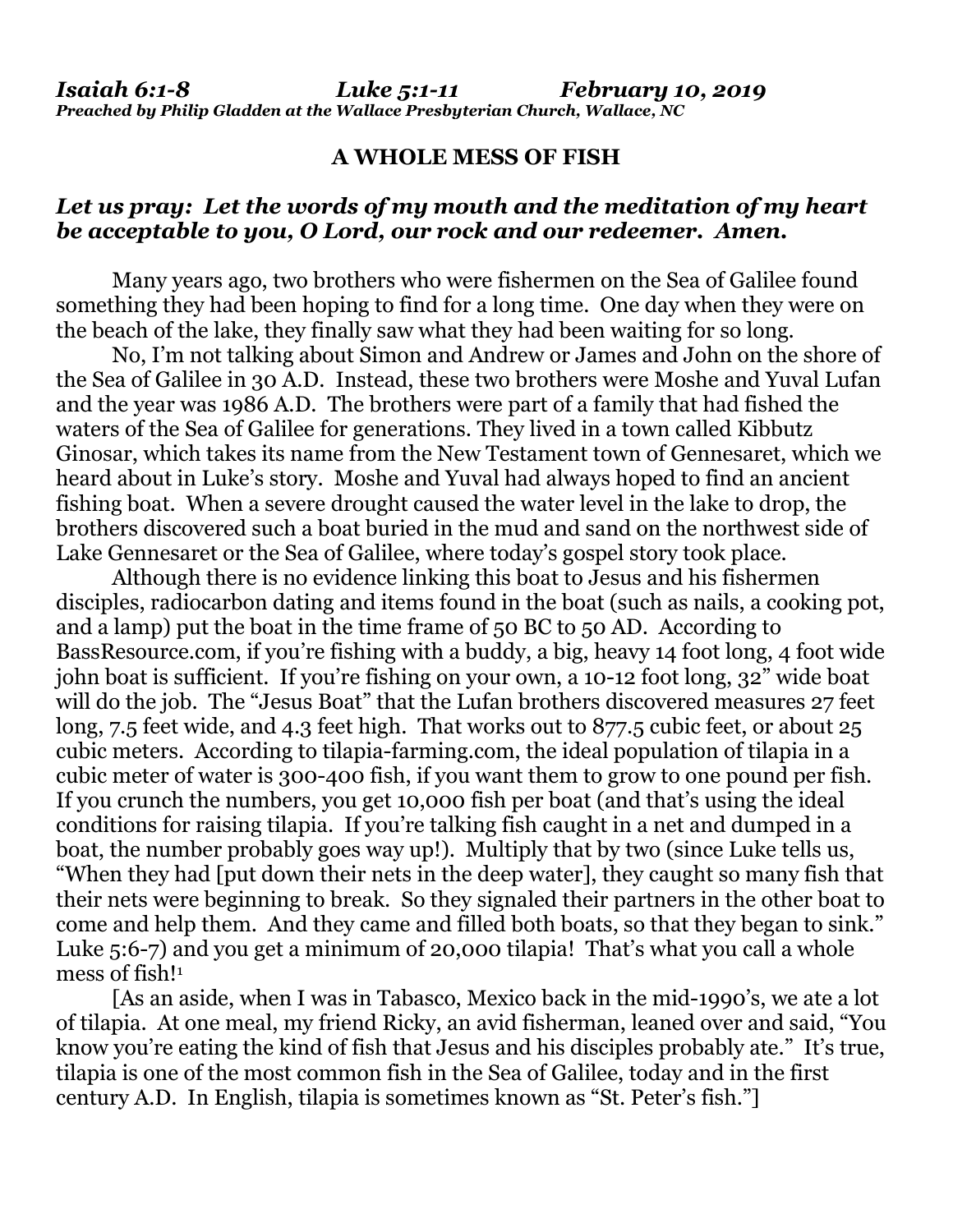Well, back to that whole mess of fish on the shore of the Sea of Galilee that day in about 30 A.D. What do you suppose happened to all of those fish? Of course, Luke doesn't tell us anything about that, so we'll be running down a rabbit hole if we try to answer that question (although that hasn't stopped many people from suggesting creative answers!). Instead of wondering what happened to that whole mess of fish, let's think about the significance of that many fish. The ridiculously large amount reminds you of the overflowing gallons and gallons of wine at the wedding in Cana, and the twelve baskets of leftovers after the Feeding of the 5000, and the spring of water gushing up to eternal life that Jesus promised the Samaritan woman at the well.

Simon Peter, James, and John were "professional" fishermen. They knew what they were doing. They knew how to fish. They knew where to fish. They knew how many fish they could expect to catch on a good night. They knew how to handle a 27 x 7.5 x 4 foot boat on the Sea of Galilee. They knew they needed to catch a whole mess of fish to keep their fishing business afloat and to feed their families. But none of that knowledge could have prepared them for what happened on Lake Gennesaret early that morning, after a night of hard work that produced the grand total of zero fish caught.

I remember how excited I got when I caught a little bass, just over the keeper limit, on the Roanoke River, when I was fishing with Ricky. He grinned and told me he wouldn't keep it, but I could if I wanted to. I don't know what I would have done if I had caught 20,000 fish! But here's what Simon Peter did – "He fell down at Jesus' knees, saying, 'Go away from me, Lord, for I am a sinful man!'" (Luke 5:8) Despite Simon's initial answer to Jesus' request to head out to the deep waters ("Master, we have worked all night long but have caught nothing."), he was obedient in the end ("Yet if you say so, I will let down the nets."). Simon Peter's amazement at the whole mess of fish they caught made him realize he was out of his league.

Simon Peter's reaction to Jesus ("I am a sinful man") sounds a lot like Isaiah's reaction when he saw "the Lord sitting on a throne, high and lofty; and the hem of his robe filled the temple." When Isaiah realized who it was he was seeing, he said, "Woe is me! I am lost, for I am a man of unclean lips, and I live among a people unclean lips; yet my eyes have seen the King, the LORD of hosts!" (Isaiah 6:5) But, instead of the King, the LORD of hosts bellowing from the throne, "You're right, you sinner! Get out of my sight!" one of the seraphs touched Isaiah's mouth with a hot coal and declared, "Now that this has touched your lips, your guilt has departed and your sin is blotted out." (Isaiah 6:7) Then Isaiah heard the commissioning question that spoke to his heart – "Then I heard the voice of the LORD saying, 'Whom shall I send, and who will go for us?'" And Isaiah said, "Here I am, Lord. Is it I, Lord? I have heard you calling in the night. I will go, Lord, if you lead me. I will hold your people in my heart." [The chorus of Hymn #69, "Here I Am, Lord," the final hymn in today's worship service.]

When Simon Peter fell down at Jesus' knees and confessed "I am a sinful man!" Jesus didn't say, "You're right! Get out of my sight!" Instead, Jesus told Simon, and also James and John, sons of Zebedee, "Do not be afraid; from now on you will be catching people." (Luke 5:10) Jesus had commanded Simon to put the boat out into the deep waters and, notice this, to *expect* a catch.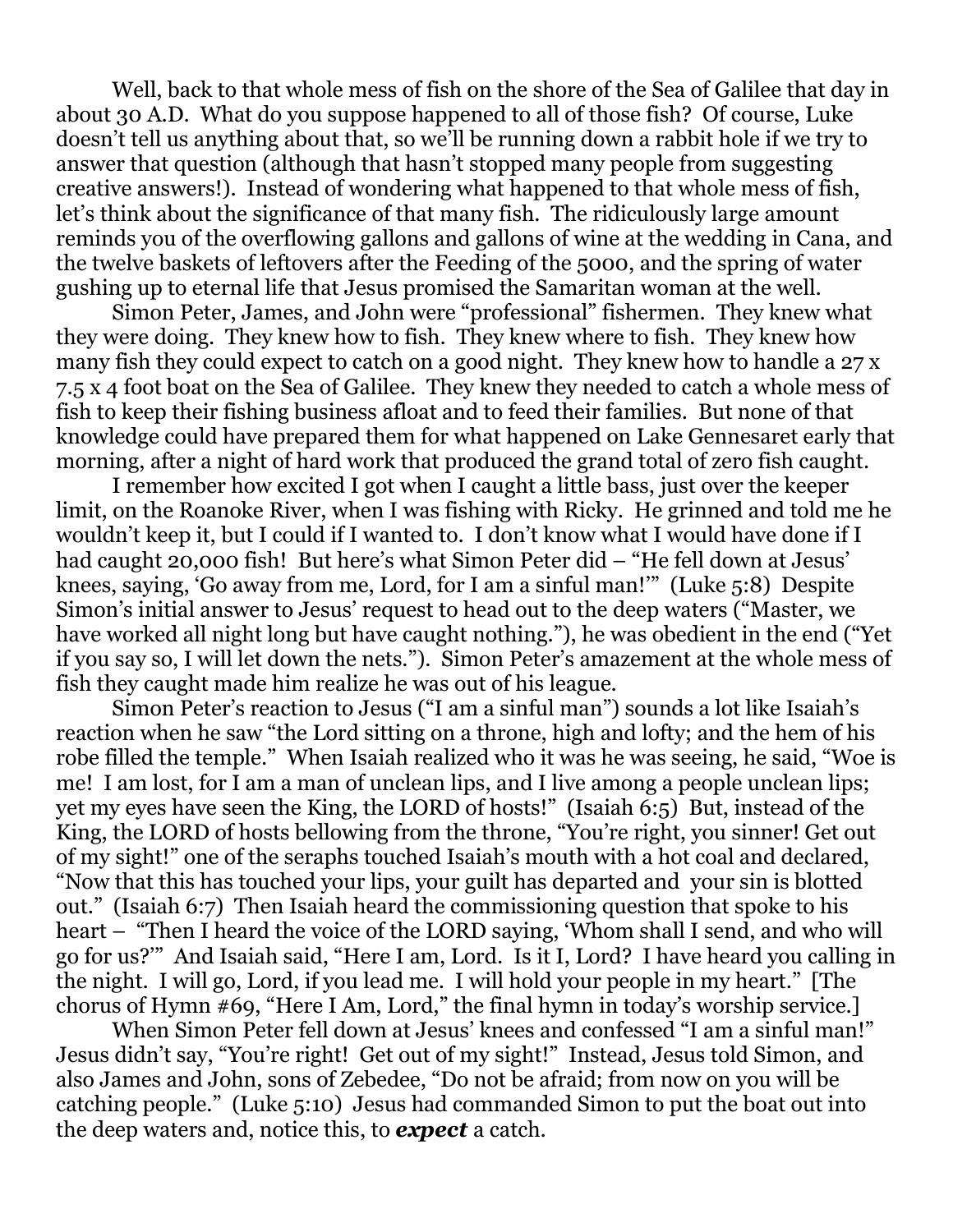In a reflection on this story, Elisabeth Johnson writes, "How often do we resist Jesus' claim on our lives because what he is calling us to do seems too crazy, too impractical? How often do we avoid putting out into the deep waters of following and bearing witness to Jesus because we are convinced that we will not see any results? What might it mean for us to go deep-sea fishing with Jesus – to trust and follow him outside our comfort zones, to let go of our certainties, to have our lives radically reoriented?"

Simon and his partners, James and John, weren't whiling away the time, sitting on the dock, wetting a hook, and shooting the breeze. They worked hard all through the night and, when the night was over, they had more work to do. Luke tells us Jesus "saw two boats there at the shore of the lake; the fishermen had gone out of them and were washing their nets." (Luke 5:2) The dirty and torn nets had to be cleaned and fixed so they would be ready for another night of fishing. Maybe there is a connection between the fishermen washing their nets on the shore of the Sea of Galilee and Jesus telling the self-confessed sinner Simon, "Don't be afraid; from now on you will be catching people."

A common understanding of this story has the disciples doing the "fishing for people," but what about a different perspective? Someone has suggested that Simon Peter and James and John and all of us who hear and respond to Jesus' call actually become the nets that the Lord, the Great Fisherman, uses. Again, Elisabeth Johnson, "Jesus' mission does not wait until we think we are ready. The need for the gospel in this broken world is far too urgent. We are called right now – even in spite of our frailty, failures, and doubts, even in the midst of our ordinary, busy, complicated lives. Jesus' word to Simon Peter is also a word to us: 'Do not be afraid.' This is Jesus' mission, and we trust that he will keep working with us and through us, 'catching' others as he has caught us – in the deep, wide net of God's mercy and love. We trust, finally, that the catch is in God's hands, and that God's desire is for the nets to be bursting and the boats full."<sup>2</sup>

In other words, a whole mess of fish! I wondered where that phrase came from, so I looked into the origins of "mess," and this is what I found. "A mess" is "a portion or quantity of food for a meal or dish." The word's origins are from the Middle English *messe*, which in turn comes from the Old French *mes*, both of which come from the Old Latin *missus*, which meant a course at a meal. *Missus* is the past participle of the Old Latin verb *mittere* which means to send or to put, as in to send the food out to the table. But here's where it gets interesting in light of today's fish tale. *Missus* is also the root word for "mission," as when Jesus sent the disciples to preach the gospel.

So, there seems to be a connection between "a whole mess of fish" and Jesus' mission and us being the nets the Lord uses in his fishing and the Lord cleaning and repairing his nets for the next catch. The same idea is reflected in Isaiah's vision of the LORD on his throne – an awareness of being in God's presence leads to an awareness and confession of our sinfulness leads to being cleansed and repaired and ready for the LORD's mission. That's why our Prayer of Confession is where it is in our order of service. The Call to Worship reminds us we are in God's presence. The Prayer of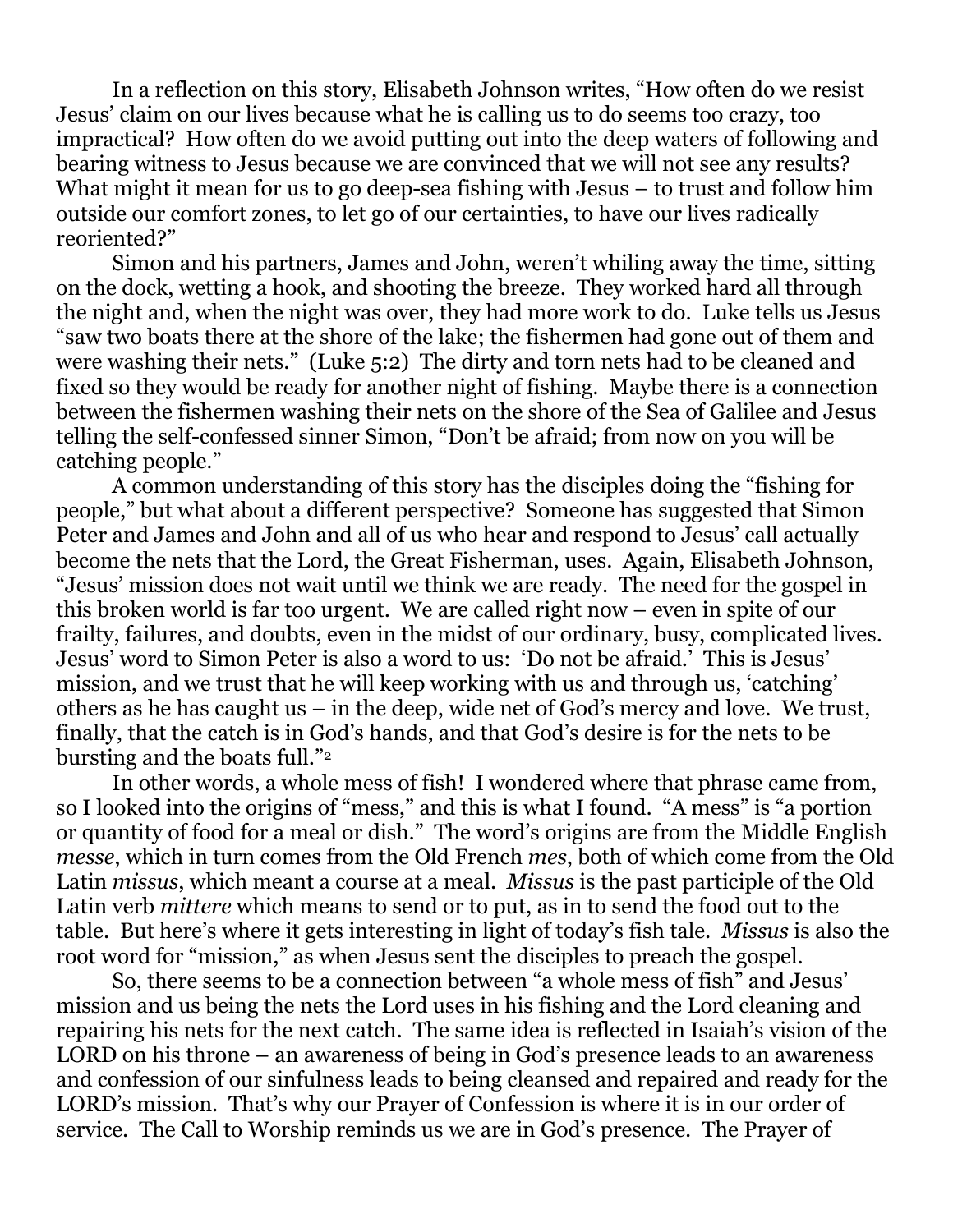Confession is our response to that awesome privilege, the same as Isaiah and Simon Peter. The Assurance of Pardon, hearing God's Word, and our response to that Word prepare us for another night of fishing as the Lord's nets.

Sir Francis Drake is remembered as "England's most famous sailor and explorer." He sailed around the world on his ship "The Golden Hind." A prayer is attributed to Drake, written before he set sail on one of his famous voyages. In light of this today's gospel story about Jesus, Simon Peter, James, John, a whole mess of fish, and the mission that lies before us, Drake's prayer seems particularly fitting for our lives of faith.

> *Disturb us, Lord when We are too pleased with ourselves, When our dreams have come true Because we dreamed too little, When we arrived safely Because we sailed too close to the shore.*

> *Disturb us, Lord, when with the abundance of things we possess We have lost our thirst For the waters of life; Having fallen in love with life, We have ceased to dream of eternity And in our efforts to build a new earth, We have allowed our vision Of the new Heaven to dim.*

*Disturb us, Lord, to dare more boldly, To venture on wilder seas Where storms will show Your mastery; Where losing sight of land, We shall find the stars. We ask you to push back The horizons of our hopes; And to push back the future In strength, courage, hope, and love.*<sup>3</sup>

*Let us pray: Lord Jesus, we are pulled in so many directions each day. Call us into your way of life. The world offers us so many different visions of the way things should be. Lead us into your vision of life. We wander off on our own paths. Guide us in your example of living for others. O Jesus, let us hear your call to follow you. Fill our hearts, fill*